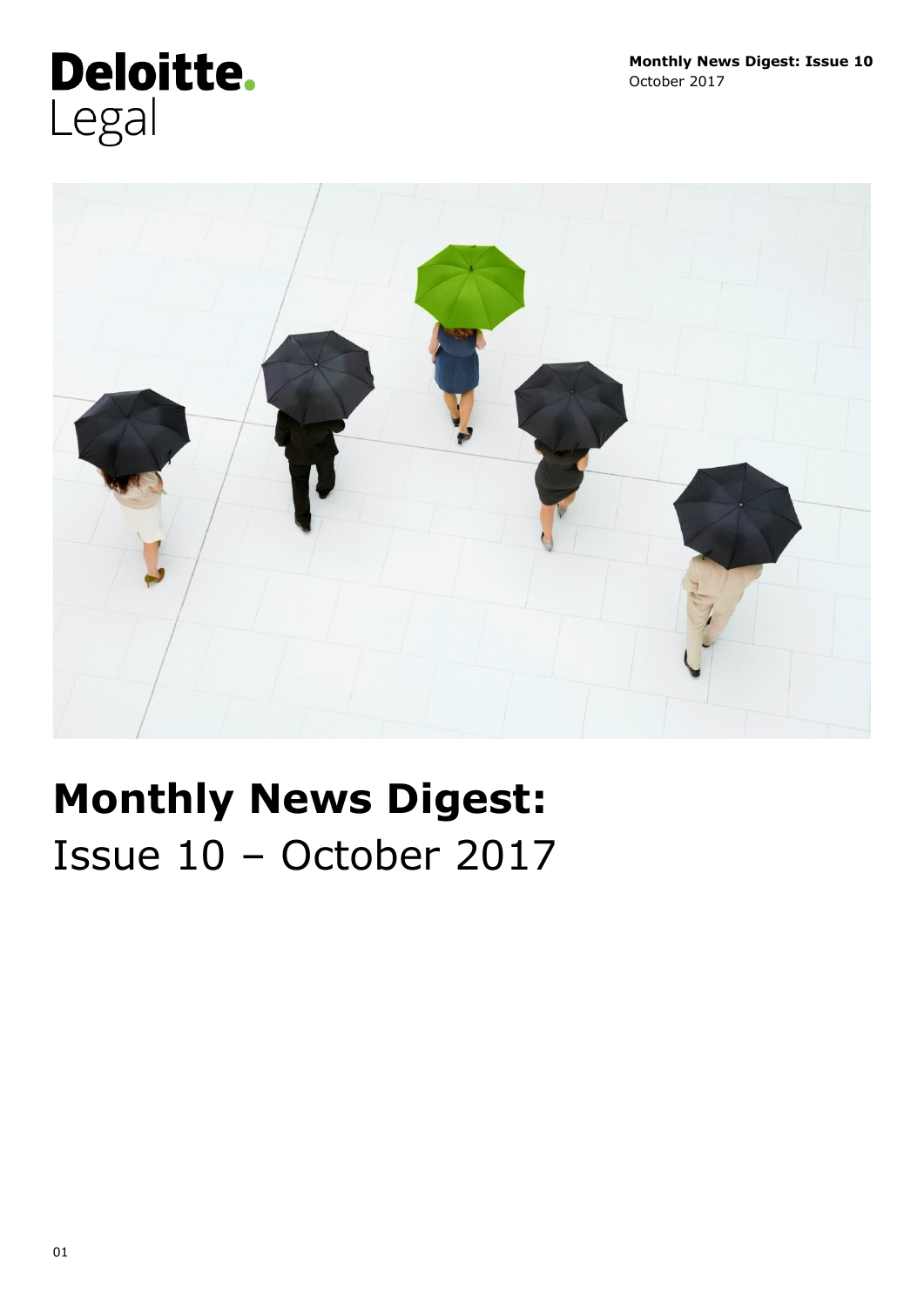## **International Law**

## **The Review of Kazakhstan Trade Policy Has Been Approved**

Kazakhstan trade policy is based on international EEU treaty obligations.

Long-term institutional policy in Kazakhstan focuses on ensuring sustained economic growth and creating a favourable environment to promote the country's economic interests, to create access for domestic goods and services to overseas markets and eliminate unethical competition.

The Review of Kazakhstan Trade Policy (hereinafter – "the Policy') has outlined the following import regulation measures the use of which in practice is envisaged in the Policy:

- registration, documentation and customs procedure requirements - the customs tariff regulation of foreign trade activities - non-tariff measures for the regulation of foreign trade activities - special protective, anti-dumping and compensation measures - standards and technical requirements

The Policy also analyses the economic status of various sectors of the economy, including agriculture, industry and energy, as well as the Oil and Gas services industry.

The Policy also describes measures around commodity and monetary policy and inter-bank credit relations.

## **Implementation of the Principles and Provisions of English and European Law**

On 25 October 2017, Astana hosted an international conference to discuss improving Kazakhstan civil law through the implementation of specific principles and provisions of

English and European law into Kazakhstan legislation. The conference was attended by Kazakhstan Parliament deputies, Supreme Court and Constitutional Court representatives, representatives from the National Bank and other state authorities, non-state organisations, and leading academic institutions from Kazakhstan and overseas.

Discussions led to the following proposals and recommendations with respect to the implementation of provisions of English and European law in civil legislation:

- the implementation of the estoppel device as an addition to the principle of good faith;
- improvements to rules for the legal interpretation of civil and legal agreements (contra proferentem);
- the introduction of the widely used indemnity clauses into civil law;
- the imposition of personal liability on the founders and executives of a legal entity for its debts, and the establishment of the subsequent control over a corporation's material status.

## **Oil and Gas**

**Changes Introduced Into Rules for Conducting Offshore Oil Operations, Operations in Ecological Disaster Areas and in Highly Protected Areas**

The Kazakhstan Government, following the results of state ecological reviews, now permits offshore oil operations, operations in ecological disaster areas and in highly protected areas. The changes were made following discussions about the State reviews between

the President of the ROK and the government.

## **Immigration Law**

**Rules for Regulating Migration Processes in Almaty Have Been Approved**

Rules regulating migration processes in Almaty have been developed to:

- manage migration processes and economic growth;
- strengthen national safety;
- create conditions for the implementation of socioeconomic rights for migrants.

Public registration will be done through the "Public" and "Registration of Temporarily Resident Foreign Nationals" databases.

Under the Rules:

- Russian nationals should register within 30 calendar days of arrival;
- Belarus nationals should register within 30 calendar days of arrival;
- Ukraine nationals are not required to register if their period of stay does not exceed 90 days over a 180 day period, provided they have a migration card with an entry stamp provided by passport control;
- persons holding diplomatic or service passports arriving in Kazakhstan with "diplomatic", "service" or "investor" visas or if their "investor" status has been confirmed by the State body for investment are not required to register;
- EEU member state nationals are not required to register provided they do not stay longer than 30 calendar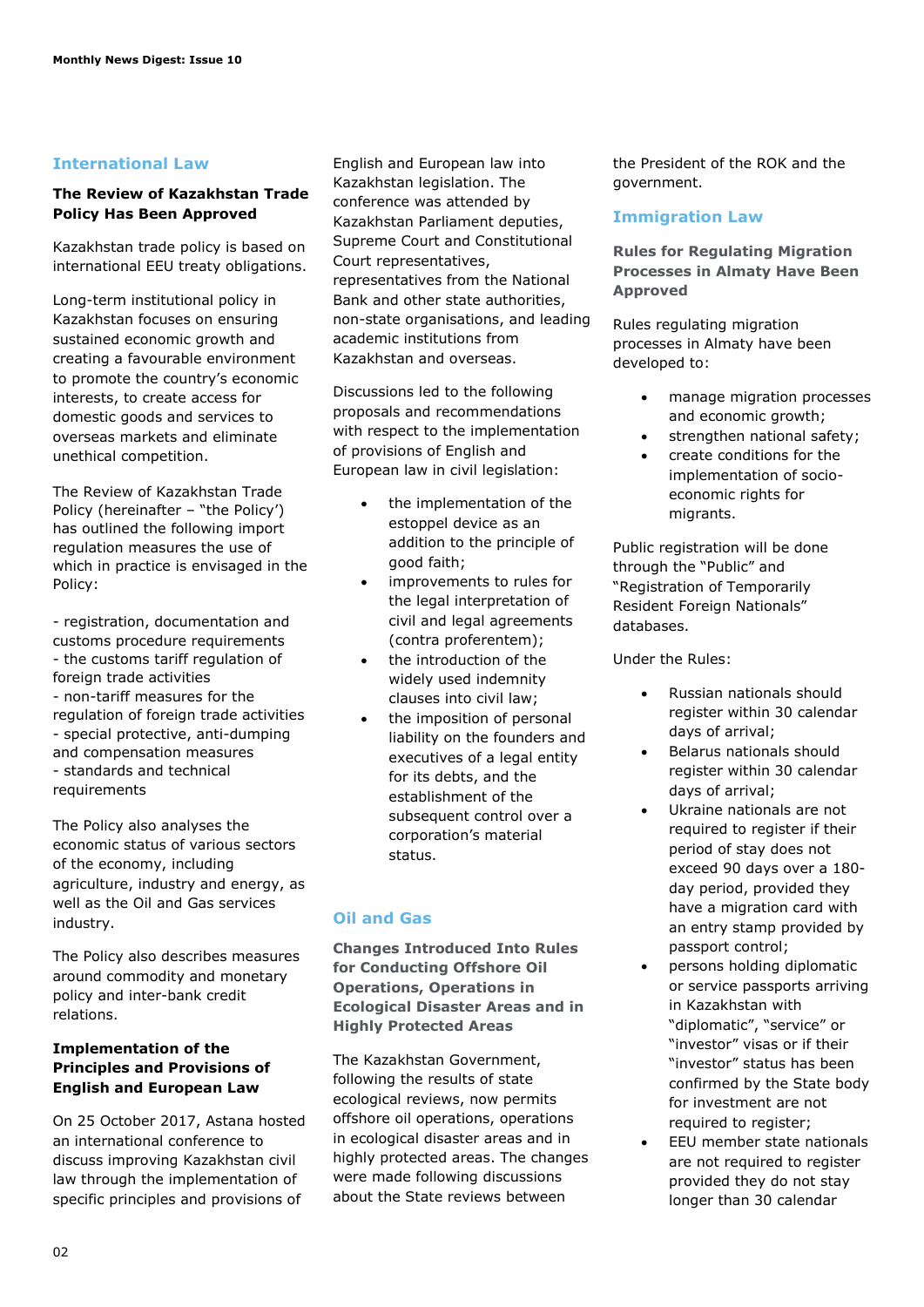days, during which they perform employment activities;

 foreign nationals from the so-called economically developed, politically and migration- stable countries are not required to register.

**Rules for Issuing Foreign Nationals and Stateless Individuals Temporary and Permanent Residence Permits Have Been Changed**

Permits are considered and issued by the Astana, Almaty and oblast migration departments.

The requirement to legalise documents submitted in an application has been abolished.

Documents submitted by anyone aged up to 18 years of age arriving in Kazakhstan alone and by individuals with permanent registration in Kazakhstan and renouncing Kazakhstan citizenship or whose Kazakhstan citizenship has expired, will be considered over a 10-day period.

After documents have been accepted and checked by the home affairs authorities and statistics committee, materials to issue permits are sent for agreement to the regional National Security department using the "Berkut" integrated information system.

## **Business**

**"Khorgos" International Border Cooperation Centre Special Economic Zone ("SEZ") has been set up until 2041**

The "Khorgos" International Border Cooperation Centre SEZ has been created in accordance with Government Resolution № 624 dated 6 October 2017. It will be regulated by a statute approved by the same resolution and other legislative acts.

Entities in the SEZ will be entitled to:

- engage in retail and wholesale trading, except for vehicles and motorcycles;
- provide financial services, except insurance and pension fund services;
- produce food;
- produce clothing;
- manufacture pharmaceutical products;
- manufacture packaging.

## **A National Investment Strategy Programme Has Been Approved**

A National Investment Strategy Programme (the "Programme") has been approved by Government Resolution № 498 dated 22 August 2017.

Its main objective is to create a favourable investment climate and attract performance-enhancing investment, and will operate in three areas to:

- improve the investment climate in Kazakhstan;
- implement effective operational measures and develop new approaches to attracting investment;
- ensure privatisation plans and state-private partnership mechanisms comply with foreign investment priorities.

Each area is based on specific goals the resolution of which will help achieve the Programme's main objectives.

**A Model Subsidy and Guarantee Agreement Has Been Approved within the Framework of the Integrated "Business 2020 Road** 

#### **Map" Support and Business Development Programme**

A model subsidy and guarantee agreement has been approved in accordance with Government Resolution № 23419 dated 19 April 2016.

According to the Minister for the National Economy Order № 299 dated 11 August 2017, agreements will be concluded by the Regional Programme Coordinator and a financial agent (Damu Entrepreneurial Development Fund).

Regional Programme coordinators will send the financial agent local budget funds stipulated for subsidies and guarantees.

## **Pharmaceutical Activities**

## **Amendments Have Been Made to State Pharmaceutical Service Standards**

According to the Minister for Health Order № 533 dated 17 July 2017, a number of state service standards have been replaced, such as "for issuing conclusions on the safety, effectiveness and quality of medicines, medical items and medical equipment" and "for issuing *pharmaceutical product certificates"*.

The deadline for the Ministry of Health's Pharmacy Committee to provide the following state services has changed:

- *"Issuing permission and (or) conclusion (permit) to import (export) medicines, medical items and medical equipment registered and not registered in the Republic of Kazakhstan"* – from 7 to 5 business days from the moment documents are submitted
- *"Issuing permission to perform the clinical research*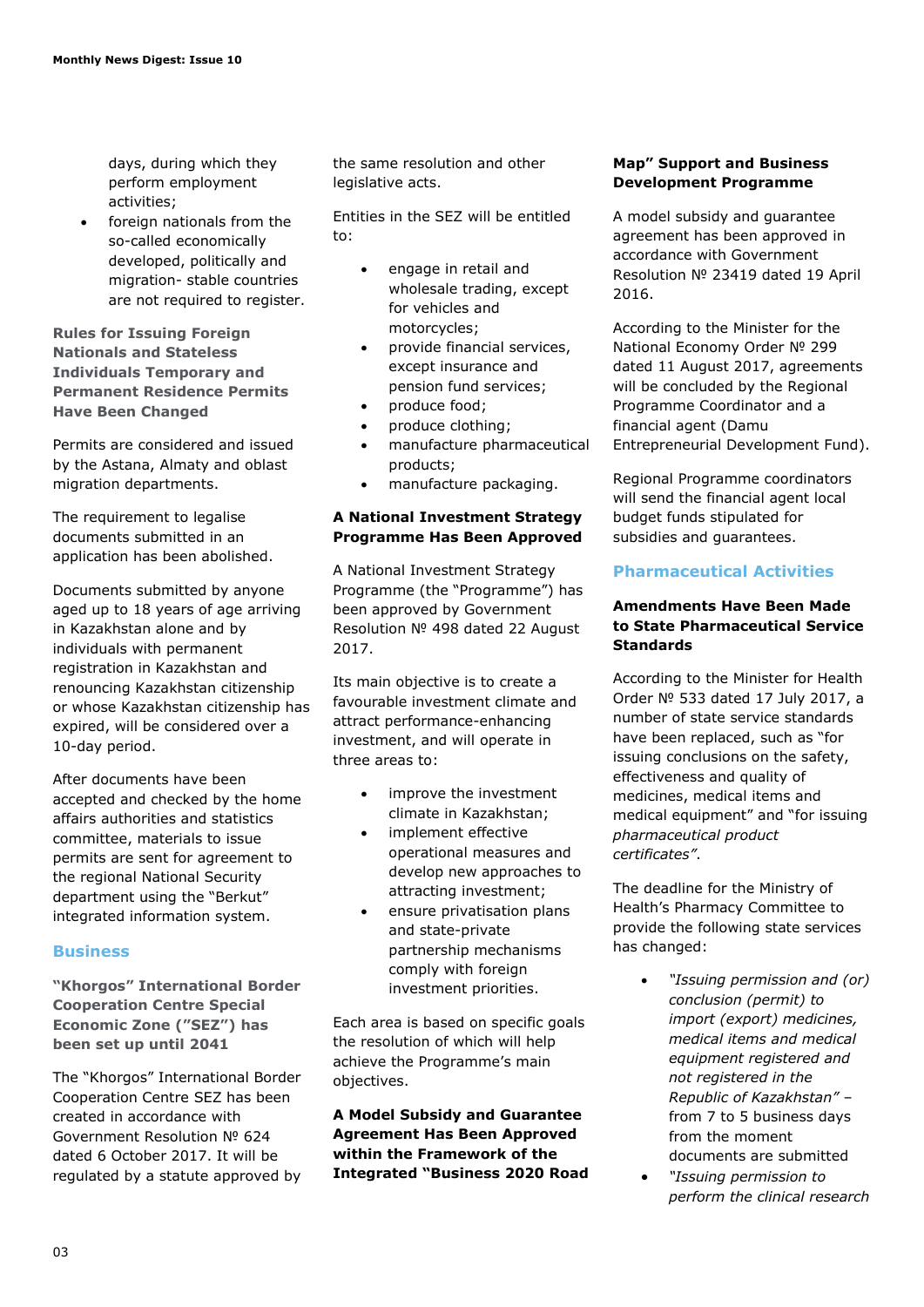*and (or) testing of pharmaceutical and medicinal items, and medical equipment"* – from 10 business days to 7 business days from the moment documents are submitted.

Electronic copies of lease or trustee management agreements for state property are no longer required to receive a license to engage in pharmaceutical activities through the "electronic government" website: www.egov.kz, [www.elicense.kz.](http://www.elicense.kz/)

## **Architecture and Construction Activities**

## **The Qualifications Required to Perform Architecture, Town-Planning and Construction Activities Have Been Changed**

According to Minister for Investment and Development Order № 277 dated 18 May 2017, the following amendments have been made to the qualifications and list of documents confirming compliance with them to perform architecture, town-planning and construction activities:

> the requirement to employ at least one engineering technician certified to perform planning and construction-assembly work does not extend to foreign nationals or foreign legal entities if they have at least one engineering technician working for them on a permanent basis.

## **The Transition from Snip To Eurocodes is Planned for the End of the Year**

186 Soviet-era SNiPs (acronym for 'Construction Norms and Regulations') developed before 1992 will be abolished before the

end of the year. The remaining 70 Kazakhstan-era SNiPs developed in 1992-2010 will be abolished before the end of 2019 once the required Eurocode transition measures have been put in place.

Eurocodes were introduced in July 2015 and have existed in conjunction with construction standards.

## **Administrative Liability**

## **The Mazhilis Has Approved Administrative Violations Code Amendments at the First Reading**

The Mazhilis approved a draft Law introducing amendments and additions to the Administrative Violations Code at the first reading.

The Draft Law was created based on:

- the conceptual legislative plan for 2016 - 2021
- the President's request from 27 April 2015

Its main objectives are to:

- further humanise administrative and tort law;
- systemise administrative and procedural standards
- improve and upgrade; specific administrative, legal and procedural institutions.

A proposal has been made to implement the above objectives by expanding the domain of the institute of curtailed production, reducing administrative fines and introducing discussion of temporary moratoriums on new fines or reinforcing current fines; expanding the persons authorised to initiate appeal reviews of acts as in the Civil Procedural and Criminal Procedural Codes.

## **Employment Issues**

## **Discussions on the Abolishment of the Requirement to Provide Details of Vacancies Will Be Launched**

At a session of the Social Sphere and Social Partnership Committee of the Presidium of Atameken, employers discussed the provisions of article 28 of the Law *On Employment*, obligating employers to provide details of all vacancies in employment centres.

A survey carried out by the National Chamber showed that small businesses were generally unaware of the requirement.

The Committee is currently reviewing the idea of amending legislation so as to free employers from having to draft and submit reporting on the issue.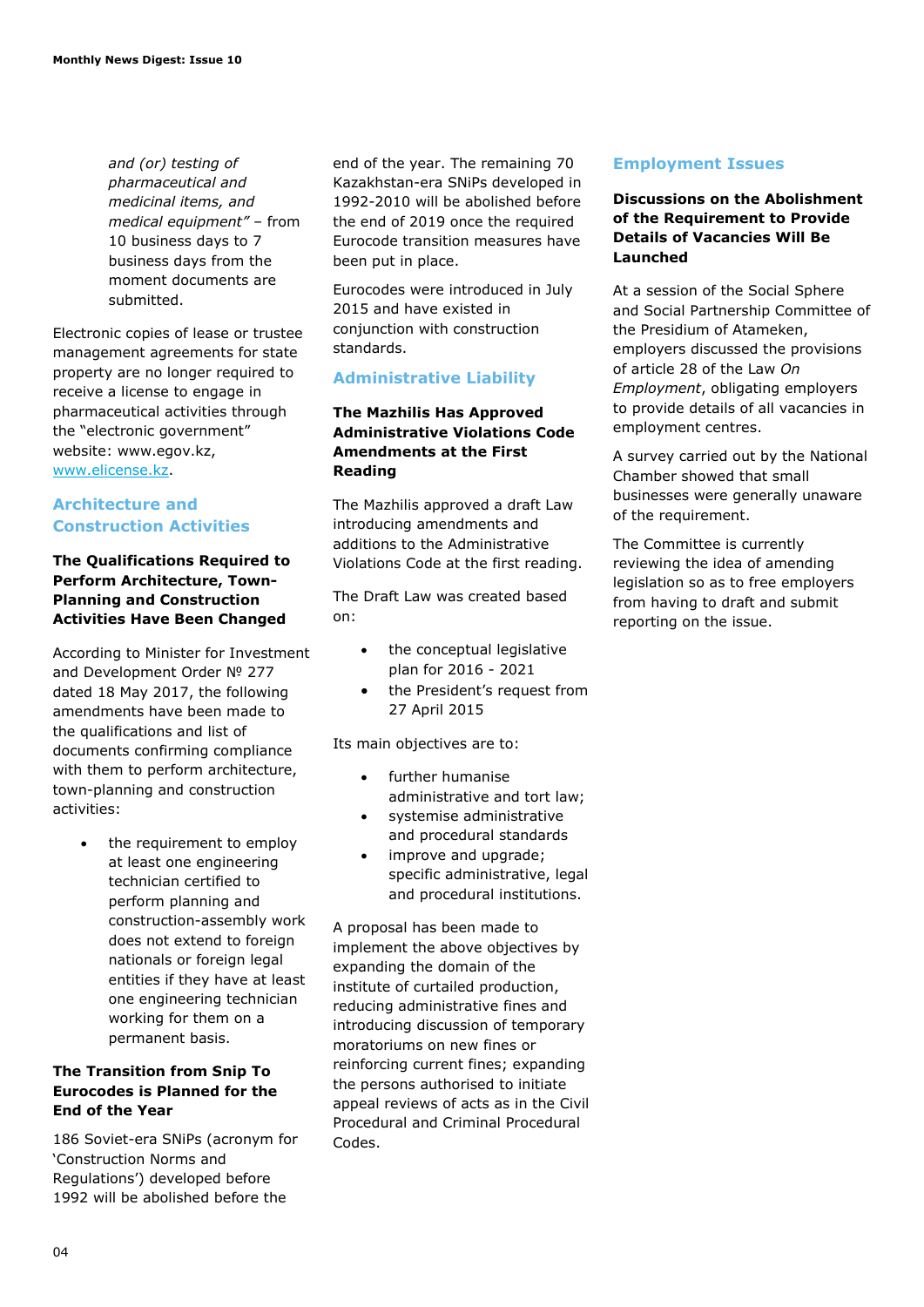- The Deloitte Legal Monthly News Digest provides a review of the latest significant changes to legal acts in Kazakhstan and is for information purposes only.
- The Monthly News Digest contains comments and conclusions based exclusively on information received from open sources.
- Even though the Monthly News Digest covers topics of a legal nature, it should not be considered as conclusive legal advice on any of the issues discussed in it.
- Deloitte is not responsible or liable for any decisions taken based on any information contained in the Monthly News Digest or for the use of its contents in any other way. Anyone having read the Monthly News Digest will be responsible for any of their own decisions which are taken based on the information contained in it.

#### **How Deloitte can help**

Deloitte Legal will be glad to provide detailed advice on any questions you may have after reading this Monthly News Digest. The contact details of the main team members are shown below. The Deloitte Legal team provides unique legal advisory services in various spheres, such as:



Corporate Law



M&A transactions, investment support



Environmental Law



Labour Law and Immigration



Commercial Law:

- Contractual relations
- Licensing and Regulatory
- Real Estate



Legal Due Diligence



Restructuring, liquidation, insolvency